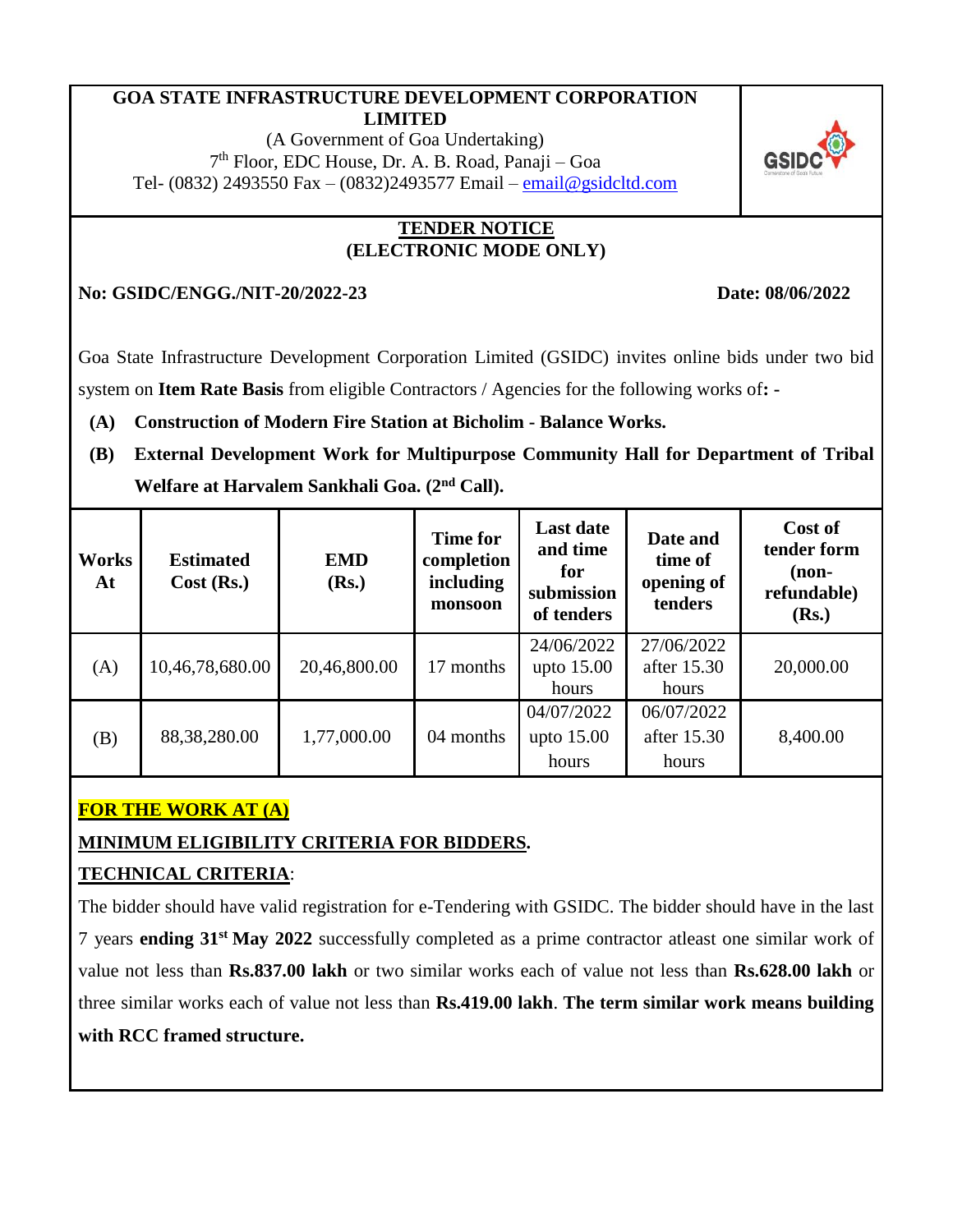The attested copies of original work orders (in case of non-Government works only) and completion certificates indicating the specified required works indicated as above issued by the clients should be scanned (PDF format) and submitted online along with the bid. **The value of executed works shall be brought to current costing level by enhancing the actual value of work at simple rate of 7% per annum calculated from the date of completion to last date of submission of e-Tenders.**

### **FINANCIAL CRITERIA:**

- (A) The bidder should have an average annual turnover of at least **Rs.314.00 lakh** in the last 3 consecutive financial years. The attested copies of original Audited Profit & Loss account and original Balance Sheet statement for the last three consecutive financial years should be scanned (PDF format) and submitted online along with the bid.
- (B) The bidder should have a solvency of not less than **Rs.419.00 lakh** from a Nationalised/ Scheduled bank **valid on date of opening**, as specified in the certificate failing which it shall be reckoned as valid for a period of one year from the date of issue of Solvency Certificate. The attested copy of original solvency certificate as specified should be scanned (PDF format) and submitted online along with the bid.
- **NOTE:** All the documents should be attested by Government Gazetted Officer or duly notarized.

### **MODE OF SUBMISSION OF E.M.D. WITH THE e-TENDER DOCUMENTS**:

The bidders can deposit the full EMD **(Rs.20,46,800.00)** on or before the closing date and time of submission of tenders through online NEFT/RTGS/**OTC** facility with pre-printed challans available on e-Tendering website of GSIDC and directly credit the amount to GSIDC account No. **as generated by challan** and upload the scanned copy of NEFT/RTGS/**OTC** challan along with the bid.

**OR**

Of the total value of E.M.D., the bidder can also deposit an amount of **Rs.10,23,400.00** through online NEFT/RTGS/**OTC** facility with pre-printed challans available on e-Tendering website of GSIDC and directly credit the amount to GSIDC account no. **as generated by challan** and upload the scanned copy of NEFT/RTGS/**OTC** challan along with the bid. The balance E.M.D. of **Rs.10,23,400.00** can be deposited in the form of Deposit at call receipt (DCR) of a Scheduled Bank guaranteed by R.B.I. or Fixed Deposit Receipt (FDR) of a Scheduled Bank valid for a period of minimum six months after the closing date of submission of tenders and pledged in favour of Managing Director, GSIDC, Panaji or Demand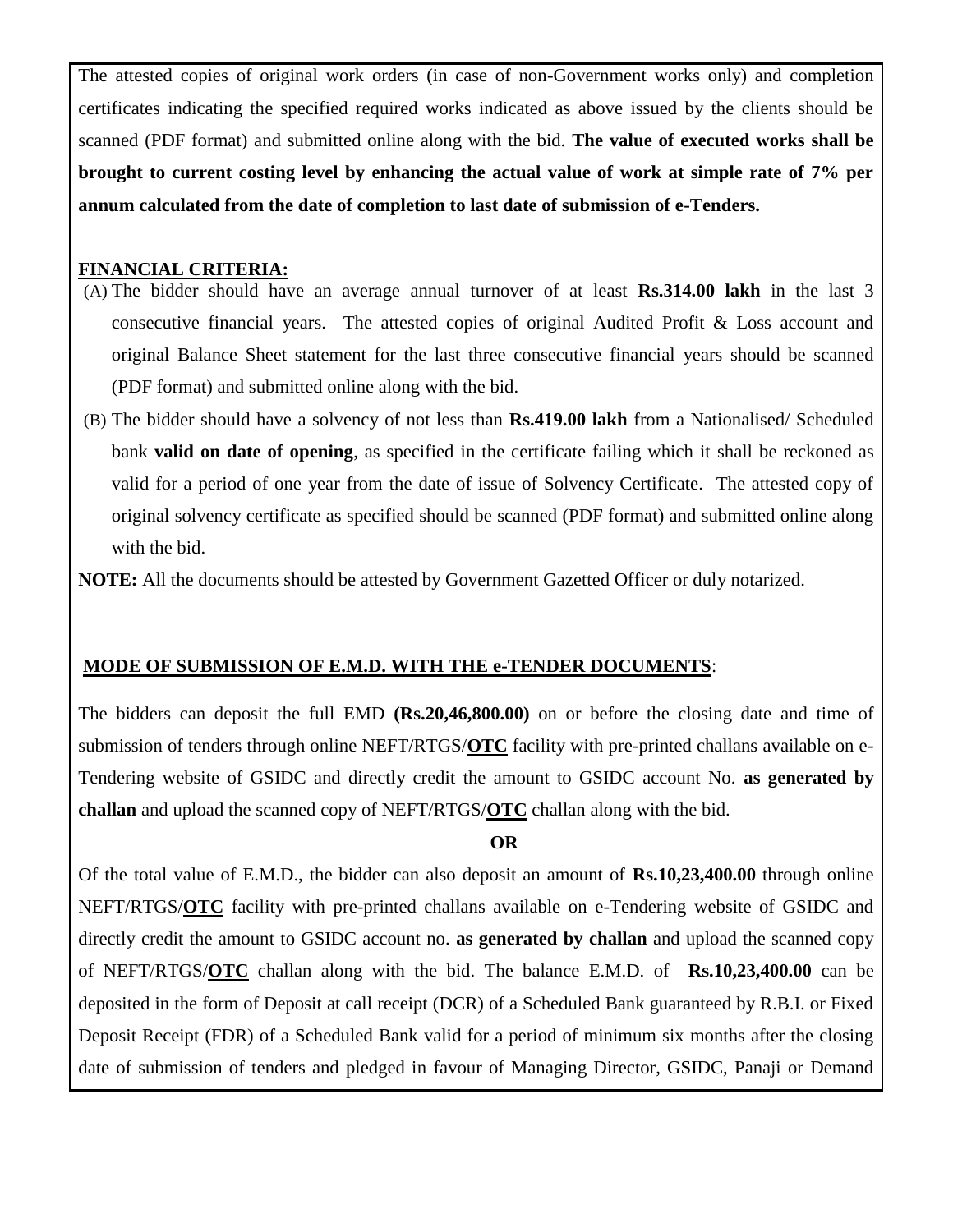Draft / Banker's Cheque of a Scheduled Bank issued in favour of GSIDC, payable at Panaji or in form of Bank Guarantee in prescribed format of GSIDC issued by a Scheduled Bank guaranteed by R.B.I. which shall be valid for a period of minimum six months after closing date of submission of tenders. The scanned copies (PDF format) of DCR or FDR or DD / BC and Bank Guarantee shall be submitted online along with the bid.

# **FOR THE WORK AT (B) MINIMUM ELIGIBILITY CRITERIA FOR BIDDERS***.* **TECHNICAL CRITERIA**:

The bidder should have valid registration for e-Tendering with GSIDC. The bidder should have in the last 7 years **ending 31st May 2022** successfully completed as a prime contractor atleast one similar work of value not less than **Rs.70.71 lakh** or two similar works each of value not less than **Rs.53.03 lakh** or three similar works each of value not less than **Rs.35.35 lakh**. **The term similar work means any RCC and civil work.**

The attested copies of original work orders (in case of non-Government works only) and completion certificates indicating the specified required works indicated as above issued by the clients should be scanned (PDF format) and submitted online along with the bid. *The value of executed works shall be brought to current costing level by enhancing the actual value of work at simple rate of 7% per annum; calculated from the date of completion to last date of submission of e-Tenders.*

## **FINANCIAL CRITERIA:**

- a. The bidder should have an average annual turnover of atleast **Rs.26.51 lakh** in the last 3 consecutive financial years. The attested copies of original Audited Profit & Loss account and original Balance Sheet statement for the last three consecutive financial years should be scanned (PDF format) and submitted online along with the bid.
- b. The bidder should have a solvency of not less than **Rs.35.35 lakh** from a Nationalised/ Scheduled bank *valid on date of opening*, as specified in the certificate failing which it shall be reckoned as valid for a period of one year from the date of issue of Solvency Certificate. The attested copy of original solvency certificate as specified should be scanned (PDF format) and submitted online along with the bid.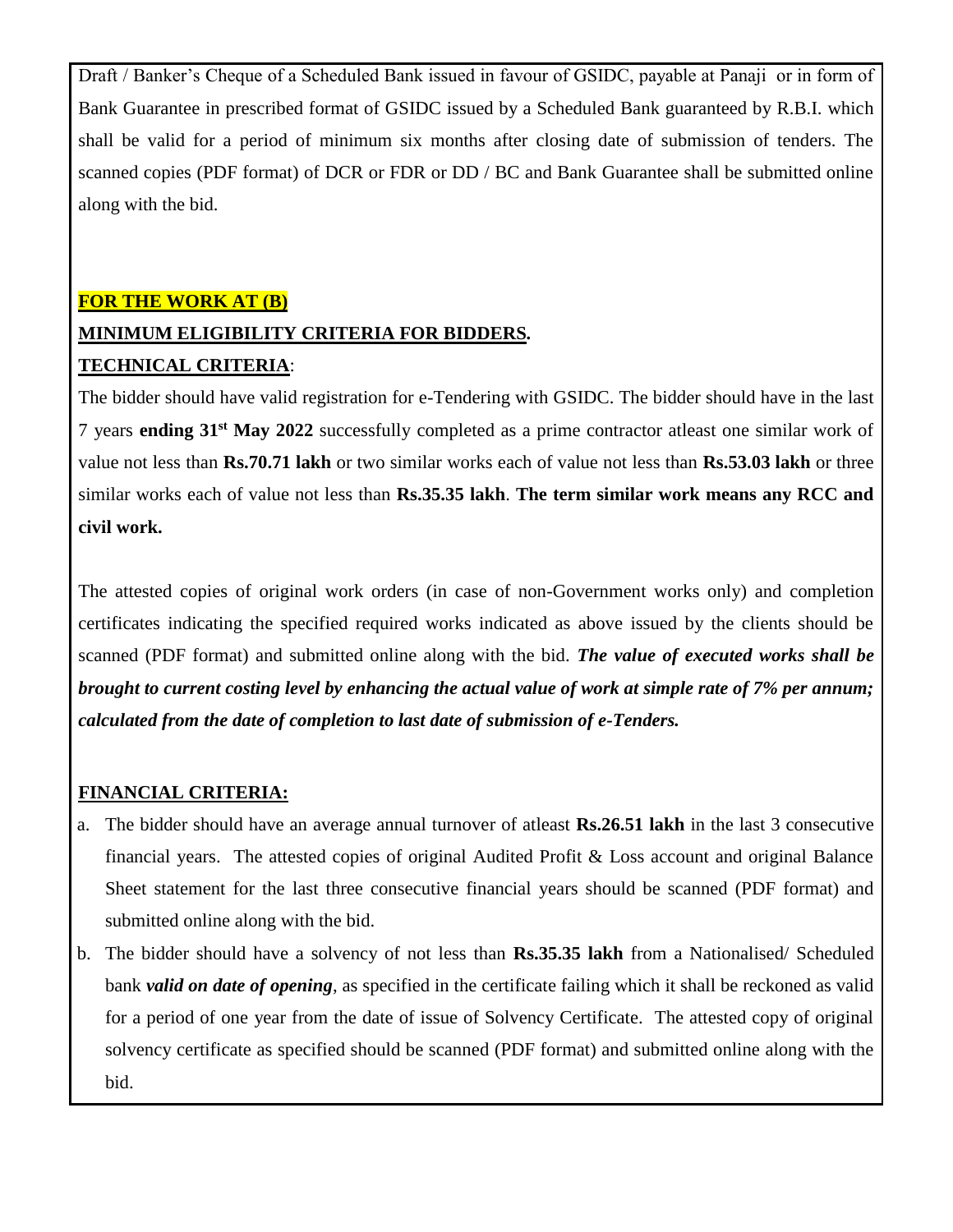**NOTE:** All the documents should be attested by Government Gazetted Officer or duly notarized.

### **MODE OF SUBMISSION OF E.M.D. WITH THE e-TENDER DOCUMENTS**:

1. The bidders can deposit the full EMD **Rs.1,77,000.00** on or before the closing date and time of submission of tenders through online NEFT/RTGS/**OTC** facility with pre-printed challans available on e-Tendering website of GSIDC and directly credit the amount to GSIDC account No. **as generated by challan** and upload the scanned copy of NEFT/RTGS/**OTC** challan along with the bid.

### **OR**

2. Of the total value of E.M.D., the bidder can also deposit an amount of **Rs.88,500.00** through online NEFT/RTGS/**OTC** facility with pre-printed challans available on e-Tendering website of GSIDC and directly credit the amount to GSIDC account no. **as generated by challan** and upload the scanned copy of NEFT/RTGS/**OTC** challan along with the bid.

 The balance E.M.D. of **Rs.88,500.00** can be deposited in the form of Deposit at call receipt (DCR) of a Scheduled Bank guaranteed by R.B.I. or Fixed Deposit Receipt (FDR) of a Scheduled Bank valid for a period of minimum six months after the closing date of submission of tenders and pledged in favour of Managing Director, GSIDC, Panaji or Demand Draft / Banker's Cheque of a Scheduled Bank issued in favour of GSIDC, payable at Panaji or in form of Bank Guarantee in prescribed format of GSIDC issued by a Scheduled Bank guaranteed by R.B.I. which shall be valid for a period of minimum six months after closing date of submission of tenders. The scanned copies (PDF format) of DCR or FDR or DD / BC and Bank Guarantee shall be submitted online along with the bid.

## **SALE OF e-TENDER FORMS**:

Interested contractors / agencies may view/peruse the e-Tender documents online by visiting the e-Tender website of GSIDC at **[https://www.tenderwizard.com/GSIDC.](https://www.tenderwizard.com/GSIDC)**

Interested contractors / agencies fulfilling the minimum technical and financial criteria stipulated in the e-Tender may download the e-Tender documents after paying the prescribed non-refundable tender form fee through online NEFT/RTGS/OTC facility with pre-printed challan available on the e-Tender website of GSIDC and directly credit the amount to GSIDC account No. **as generated by challan** and upload the